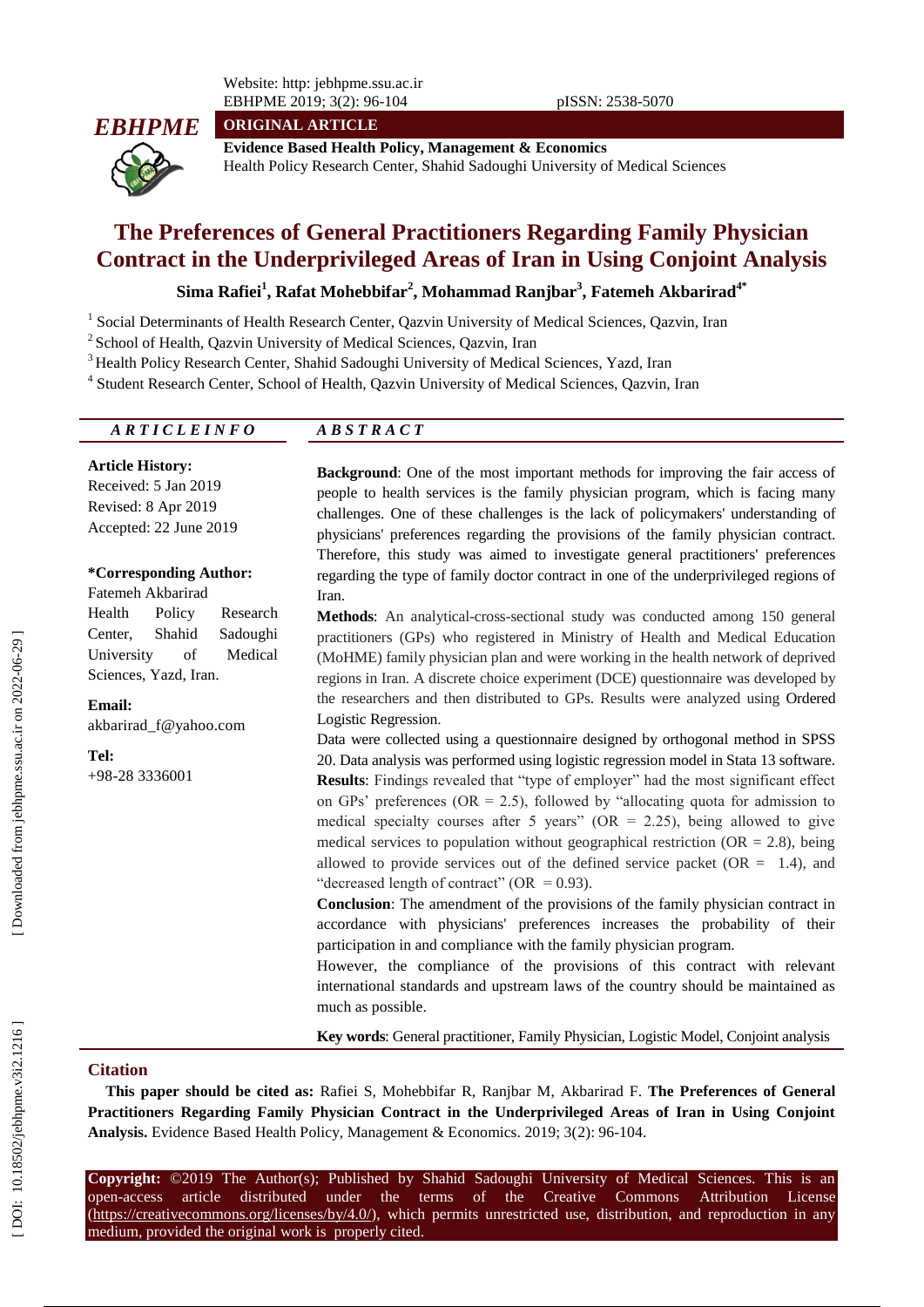## **Introduction**

**D**espite the relative success of the health system<br>and the promotion of many health indicators and the promotion of many health indicators over the past two decades, the Iranian health system continues to face serious problems, the most important of which may be inequitable access to healthcare services and facilities.

Unfortunately, although the Constitution has considered access to minimum healthcare facilities as a *right*, it remains to be fully realized in practice (1).

Global experiences suggest that the moderation of the problem could be achieved by strengthening the referral system and establishing an integrated and strict family physician program.

The success of this program could contribute to people's equitable access to services, preventing the provision of unnecessary services and waste of resources, and reducing patient costs (2 -5).

In this regard, the family physician program, in accordance with national health policies, aims to provide people with reasonable and equitable access to healthcare services by stratifying the healthcare services and strengthening the referral system (6, 7).

Although the program is highly important, there are several challenges facing its establishment, one of the most important of which is failure to encourage physicians to participate in and comply with the family physician program. One of the main reasons for this challenge is lack of codifying contracts according to their preferences (8).

Physicians are responsible for guiding the health team and providing clinical services within the framework of the referral system, and their lack of cooperation leads to significant problems in the national health system (9, 10).

It is therefore essential for health policy makers to identify the factors influencing the preferences of general practitioners regarding willingness to collaborate in the family physician program and to review their employment contracts with reference to identified factors so as to successfully implement the program (11).

Therefore, this study was aimed to help improve policymaking by identifying the preferences of the general practitioners working in one of the underprivileged regions of Iran regarding the family physician contract using conjoint analysis in 201 6 - 201 7 .

## **Materials and Methods**

This study is a descriptive -analytical survey conducted in the general practitioners working in one of the underprivileged regions of Iran using conjoint analysis in 2016-2017.

According to the classification of Iran health system, the country is divided into 10 macro regions. According to the results of research on the development of provinces and cities actross the country (12 -15), region no. 8 (the medical universities of Kerman, Rafsanjan, Jiroft, Zabol, Bam and Zahedan) was selected as the underprivileged area to be studied.

The study population consisted of all general practitioners working in the health care centers affiliated to the medical universities of the region under purpose. To calculate sample size, the potential participants were assigned to 50 -member subgroups according to similar studies in which the conjoint analysis was used. The selected subgroups included the gender and the city of employment that were considered for all 50 general practitioners in each subgroup. Accordingly, the sample size was calculated at 151 given an attrition rate of 30%.

To collect data, a questionnaire was designed using orthogonal method in the SPSS version 20. The questionnaire has two main sections.

The first section of the questionnaire consists of six questions about individual and demographic characteristics of the respondent, such as age, gender, marital status, place of employment, work experience and type of graduating university.

The second section consists of 18 contractual scenarios, consisting of six trim odal components and one bimodal component drawn by factor analysis (Table 1).

A total of 1458  $(2 \times 3 \times 3 \times 3 \times 3 \times 3)$ hypothetical scenarios were drawn for family physician contract.

Since the number of hypothetical scenarios was very high so that all of them could not be included in the questionnaire, 18 of them were selected for family physician contract by an orthogonal

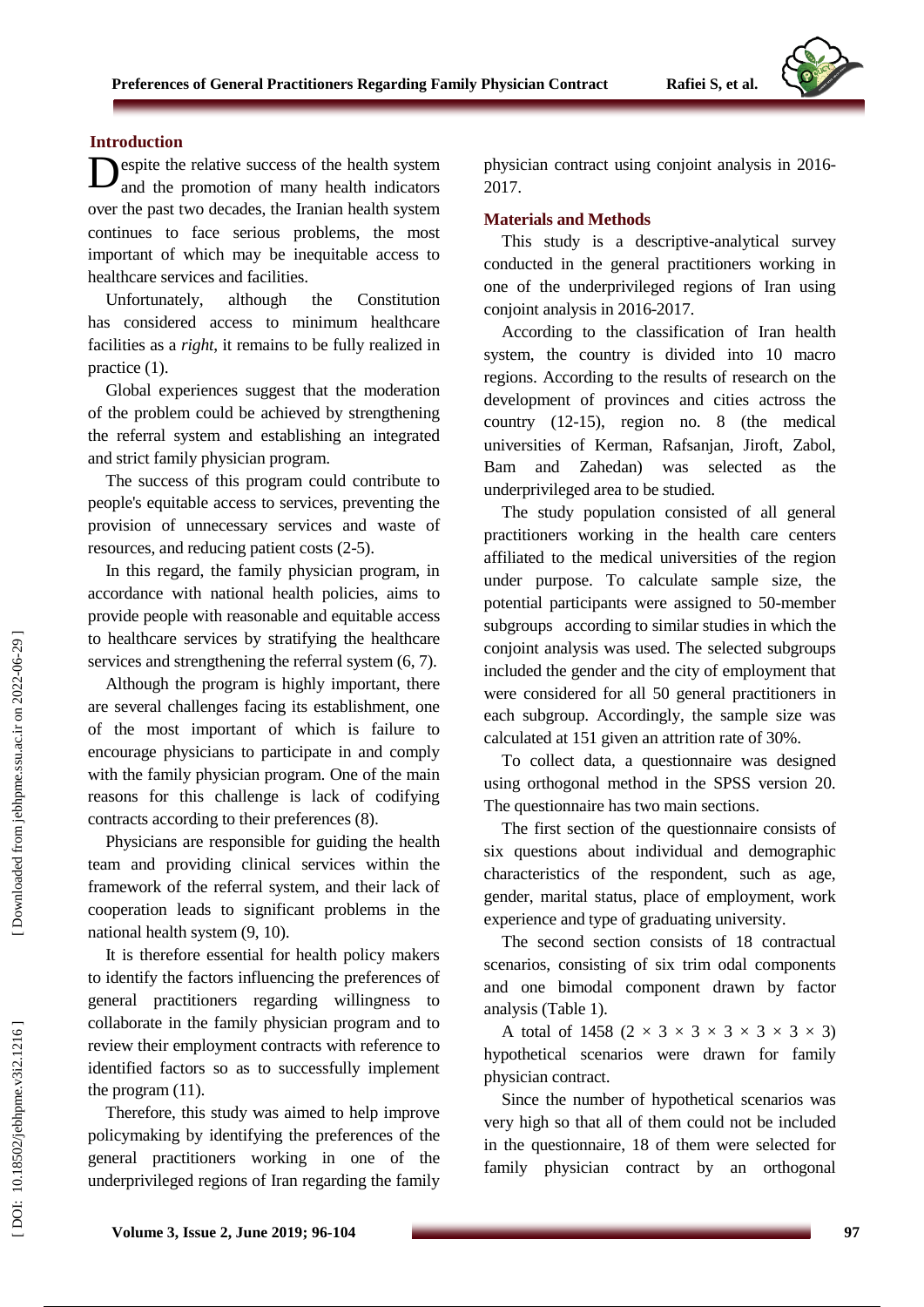

fractional factorial design in the SPSS version 20, and then were randomly assigned to paired scenarios.

Finally, nine pairs of scenarios were codified into the questionnaire. In order to assess the validity of the questionnaire, a pilot study with 30 samples was performed. The results showed that all questions were understandable to physicians and did not need to be revised.

In addition, since the identification and selection of the contract components and their modes have been accomplished by expert panels and confirmed by the consensus of authorities, they must be sufficiently valid and compatible with Iran's context.

Furthermore, the use of orthogonal method to design scenarios ensures their validity and reliability with respect to the absence of linear correlation between components, the balanced frequency of the modes of components and the efficiency of the scenarios.

To do data analysis, conjoint analysis, the Stata software version 13, probit regression and logistic regression were used.

Conjoint analysis is a comprehensive research methodology and a set of quantitative techniques that, by means of a different approach to traditional research methods (8), estimates the desirability of each component of a product or service and the probability of choosing them (8, 12, 16) through statistical estimates with high precision (12).

According to Anderson, conjoint analysis is the most successful and most useful method for assessing client preferences and measuring client needs (17).

In this study, the dependent variable was the choosing of family physician program that is a bimodal variable. Independent variables included the modes of each of the components and demographic characteristics of physicians including age, gender, marital status, type of graduating university and city of employment.

## **Results**

In this study, a total of 151 people participated, of whom 58.9% were women and 76.7% single and 66% had been graduated from state universities.

The mean age of participants was 26 (2.7). They were employed in Jiroft, Kerman, Rafsanjan and Zahedan (Table 2).

Most of the subjects were female (74.3%) and single (65.2%) and had studied in state universities (67.1%) (Table 2).

The mean age of participants was 25 (2.6) years.

In this study, we also used logistic regression to investigate the probability of choosing to be employed under the provisions of the family doctor program by changing the modes of the family physician contract's components (Table 3).

The results of the logistic regression showed that the probability of choosing employment choices when the duration of the family physician contract was one year was higher than when the duration of the family physician contract was three or five years.

Further, this probability was higher when the payment was per capita than when the payment was per capita payment plus service charge and per capita payment plus reward.

Our findings also indicated that if the medical system of the county was the employer according to the family physician contract, the physicians would be 2.5 times more likely to choose to be employed under the program compared to when the employer was the Iran Health Insurance Organization.

In addition, when the medical university was the employer, the physicians would be 1.6 times more likely to choose to be employed under the program compared to when the employer was the Iran Health Insurance Organization.

Regarding the population size covered in the family physician program, the results showed that physicians were more likely to opt for the program when the covered population size was 1500 than when it was 2,500 or 4,000.

Besides that, if there were no geographical restrictions levied on registering the service receiving population, the physicians were most likely to choose to be employed under the program, so that they were two times as likely to choose the program as when they were allowed to register a population living within a distance of 1.5 km to their office.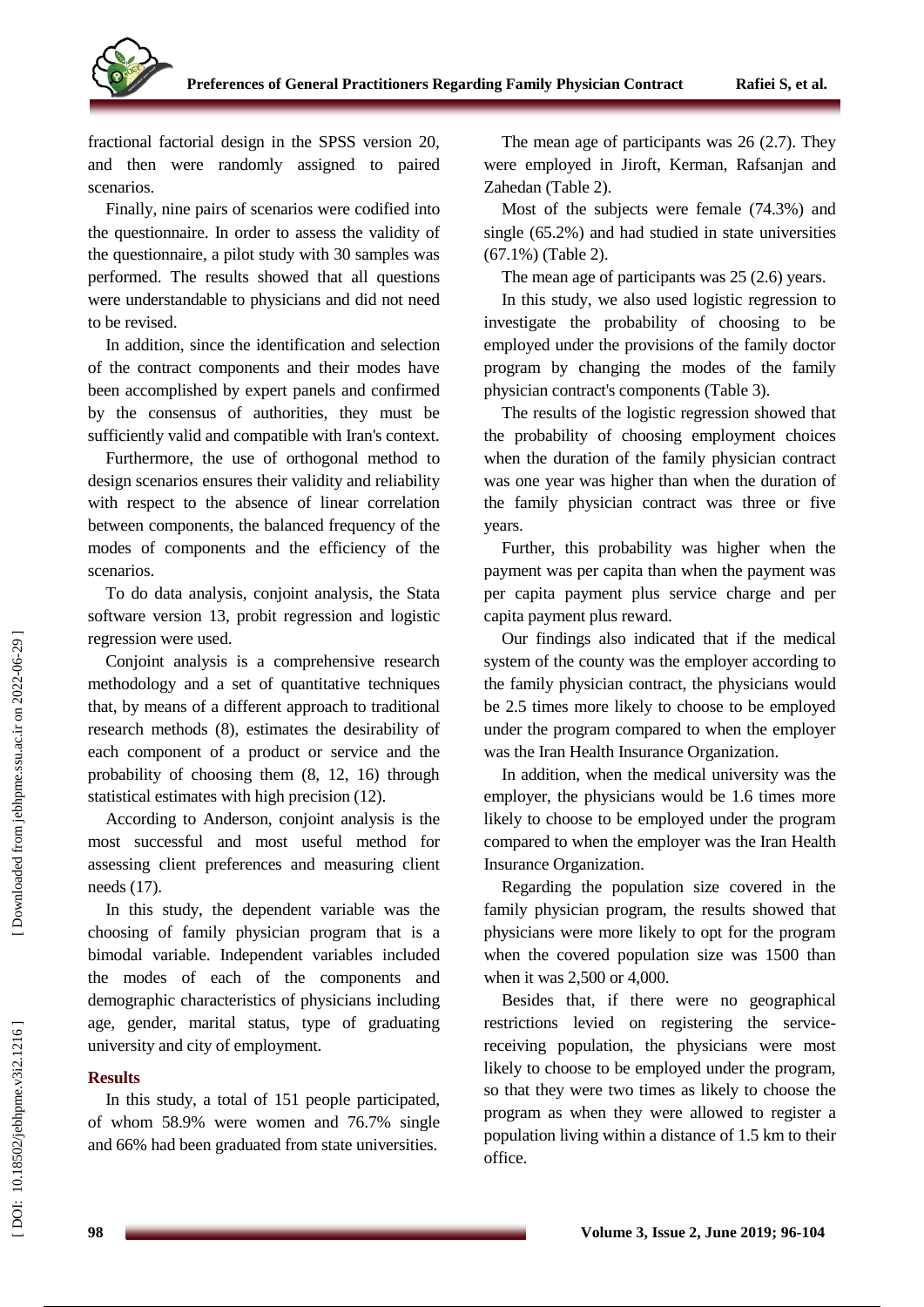

The physicians who were allowed to provide services out of the defined service package and given the quota for admission to specialty program after 5 years of employment under the program were 1.4 and 2.25 times more likely to choose to be employed under the program than those who were not allowed to provide out of the defined service packag e and not given any quota for admission to specialty program, respectively. The associations of demographic variables such as age, gender, marital status and work experience of the physicians with their choosing to be employed under the family physician program are shown in Table 4.

Table 5 shows that the age, gender, and marital status of the respondents are inversely correlated with their choice.

More clearly, male physicians were less likely to choose the family doctor program than female ones, and married and older physicians were less likely to choose the program than the single and younger ones, respectively.

Furthermore, those who had studied in private or international universities were less likely to choose family physician program. However, none of these relationships were statistically significant  $(p$ -value  $< 0.05$ ).

|                                                                                                | <b>Component mode</b>                                      |                                                                                                                           |                                                                         |  |  |
|------------------------------------------------------------------------------------------------|------------------------------------------------------------|---------------------------------------------------------------------------------------------------------------------------|-------------------------------------------------------------------------|--|--|
| <b>Contract components</b>                                                                     | Mode 1<br>Mode 2                                           |                                                                                                                           | Mode 3                                                                  |  |  |
| Contract duration (yr)                                                                         | 1                                                          | 3                                                                                                                         | 5                                                                       |  |  |
| Payment mechanism                                                                              | Per capita                                                 | Per capita plus 25% fee for<br>service                                                                                    | Per capita plus 15% bonus                                               |  |  |
| Employer                                                                                       | Iran Health Insurance<br>Organization                      | Medical university                                                                                                        | County medical system                                                   |  |  |
| The number of covered<br>population                                                            | 1500 population                                            | 2500 population                                                                                                           | 4000 population                                                         |  |  |
| being allowed to give<br>medical services to<br>population without<br>geographical restriction | Only registering people<br>living up to 1.5 km<br>distance | Giving priority to population<br>living in 1.5 km distance also<br>being allowed to register those<br>up to 5 km distance | Being allowed to register<br>people without<br>geographical restriction |  |  |
| Right to provide services<br>outside of specified<br>package                                   | Being allowed                                              | Not being allowed                                                                                                         |                                                                         |  |  |
| Quota for admission to<br>medical specialty courses                                            | Without benefit                                            | After 5 years as a family<br>physician                                                                                    | After 10 years as a family<br>physician                                 |  |  |

| Table 1. Components and modes used in this study |  |  |  |  |  |
|--------------------------------------------------|--|--|--|--|--|
|--------------------------------------------------|--|--|--|--|--|

Table 2. Absolute and relative frequency of demographic characteristics of physicians in region no. 8

| GPs' demographic characteristics (Qualitative variables) |               | Percentage(% | <b>Number</b>      |  |
|----------------------------------------------------------|---------------|--------------|--------------------|--|
| Gender                                                   | Male          | 25.7%        | 39                 |  |
|                                                          | Female        | 74.3%        | 113                |  |
| Marital status                                           | Married       | 34.8%        | 52                 |  |
|                                                          | Single        | 65.2%        | 100                |  |
| Type of University                                       | State         | 67.1%        | 102                |  |
|                                                          | Private       | 30.1%        | 45                 |  |
|                                                          | International | 2.8%         | 5                  |  |
| GPs'Demographic characteristics (Quantitative variables) |               | Mean         | Standard deviation |  |
| Age                                                      |               | 25.5         | 2.6                |  |
| Years of Medical Experience                              |               | 0.2          | 0.02               |  |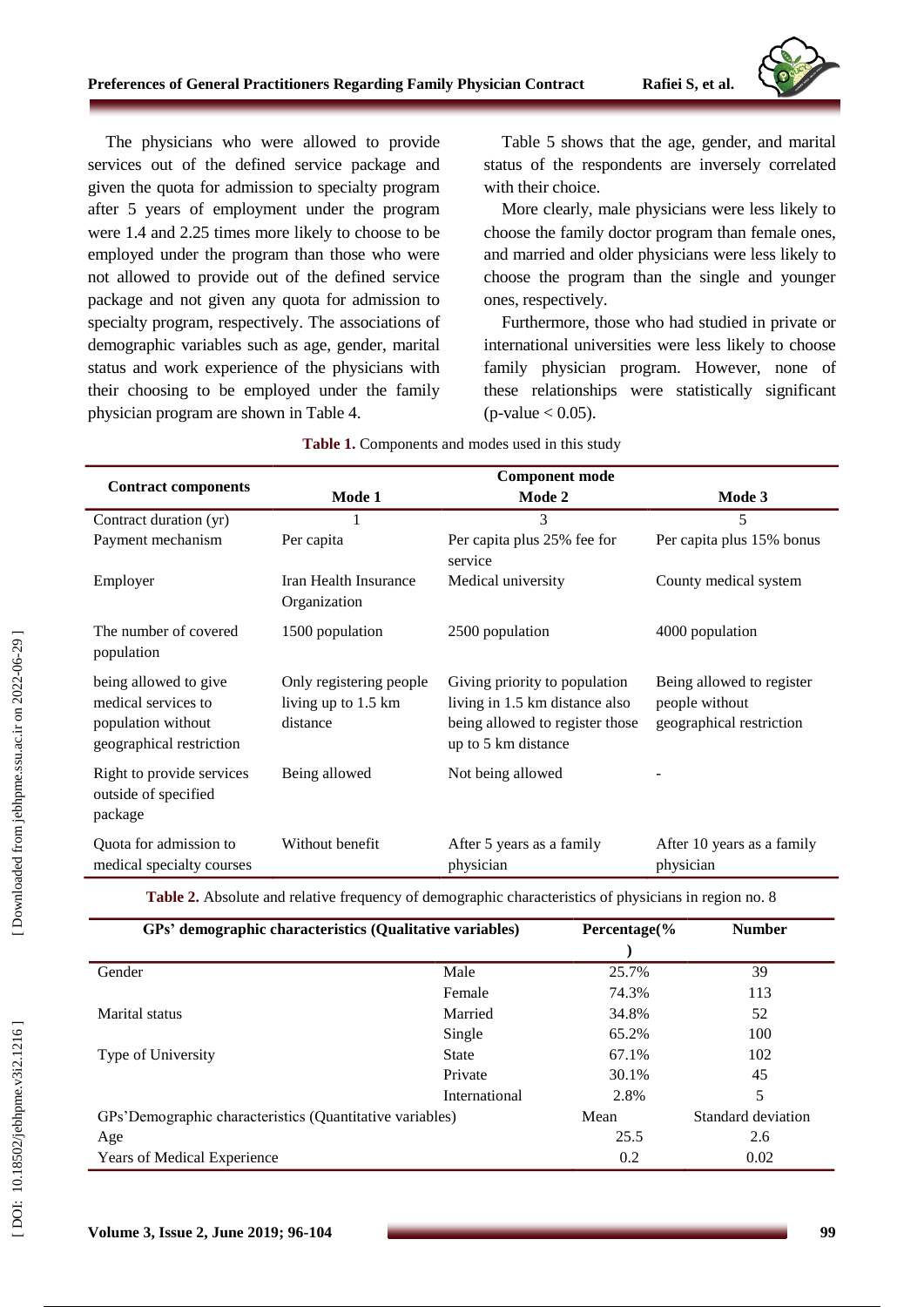| <b>Components</b>                               | <b>Modes of components</b>                           | <b>OR</b> | S.E   | z      | $\mathbf P$ |
|-------------------------------------------------|------------------------------------------------------|-----------|-------|--------|-------------|
|                                                 | 3                                                    | 0.93      | 0.09  | $-0.6$ | 0.4         |
| Contract duration (yr)                          | 5                                                    | 0.62      | 0.06  | $-4.8$ | 0.00        |
|                                                 | Per capita $+25%$ fee for service                    | 0.809     | 0.081 | $-2.1$ | 0.03        |
| Payment mechanism                               | Per capita $+15%$ reward                             | 0.782     | 0.709 | $-2.4$ | 0.01        |
|                                                 | Medical university                                   | 1.6       | 0.16  | 4.7    | 0.00        |
| Type of employer                                | County's medical system                              | 2.5       | 0.26  | 9.3    | 0.00        |
|                                                 | 2500                                                 | 0.83      | 0.082 | $-1.8$ | 0.06        |
| Population size covered                         | 4000                                                 | 0.52      | 0.053 | $-6.3$ | 0.00        |
| Being allowed to register<br>population without | Being allowed to register within a 5-<br>km distance | 1.38      | 0.14  | 3.17   | 0.00        |
| geographical restriction                        | Without geographical restrictions                    | 2.08      | 0.2   | 7.3    | 0.00        |
| Being allowed to provide                        | Yes versus No                                        |           |       |        |             |
| services out of the defined<br>service package  |                                                      | 1.4       | 0.12  | 4.1    | 0.00        |
|                                                 | After 5 years as a family physician                  | 2.25      | 0.22  | 8.2    | 0.00        |
| Type of benefits                                | After 10 years as a family physician                 | 0.8       | 0.08  | $-2.1$ | 0.03        |
| Significant level at $P < 0.05$                 |                                                      |           |       |        |             |

**Table 3.** The probability of choosing different employment choices among physicians in the region no. 8

Table 4. The effect of physicians' demographic characteristics on their choosing to be employed under the Family Physician Program in the region no. 8

| Demographic characteristics     | coef      | (S.E) |         | D     |
|---------------------------------|-----------|-------|---------|-------|
| Age                             | $-0.0001$ | 0.015 | $-0.01$ | 0.929 |
| Gender                          | $-0.0004$ | 0.089 | $-0.01$ | 0.982 |
| Marital status                  | $-0.003$  | 0.075 | $-0.04$ | 0.972 |
| Type of graduating university   | 0.0009    | 0.1   | 0.1     | 0.981 |
| Significant level at $P < 0.05$ |           |       |         |       |

### **Discussion**

The results, as expected, indicate that 1-year duration of family physician contract, capitation payment, medical council as a contract employer, coverage of 1500 population, being allowed to give medical services to population without geographical restriction, being allowed to give medical services to population without geographical restriction and quota for admission to medical specialty courses would increase the probability of physicians' choosing to participate in the family physician's program.

As already mentioned, physicians were most likely to opt for being employed under the program when the county medical system was the employer, which can be attributed to their distrust of

government institutes with respect to supervision and financing.

In fact, the physicians preferred the program to be managed and directed by the Ministry of Health and Medical Education independently and professionally so as to be adequately supported.

The results of a similar study conducted by Ranjbar et al. (11) in general practitioners across Iran in 2015 do not confirm the findings of the current study. Ranjbar et al. (11) found that if the employer was medical university, the willingness of physicians to participate in the family physician program would be higher.

Among the components of the study, quota for admission to medical specialty courses after 5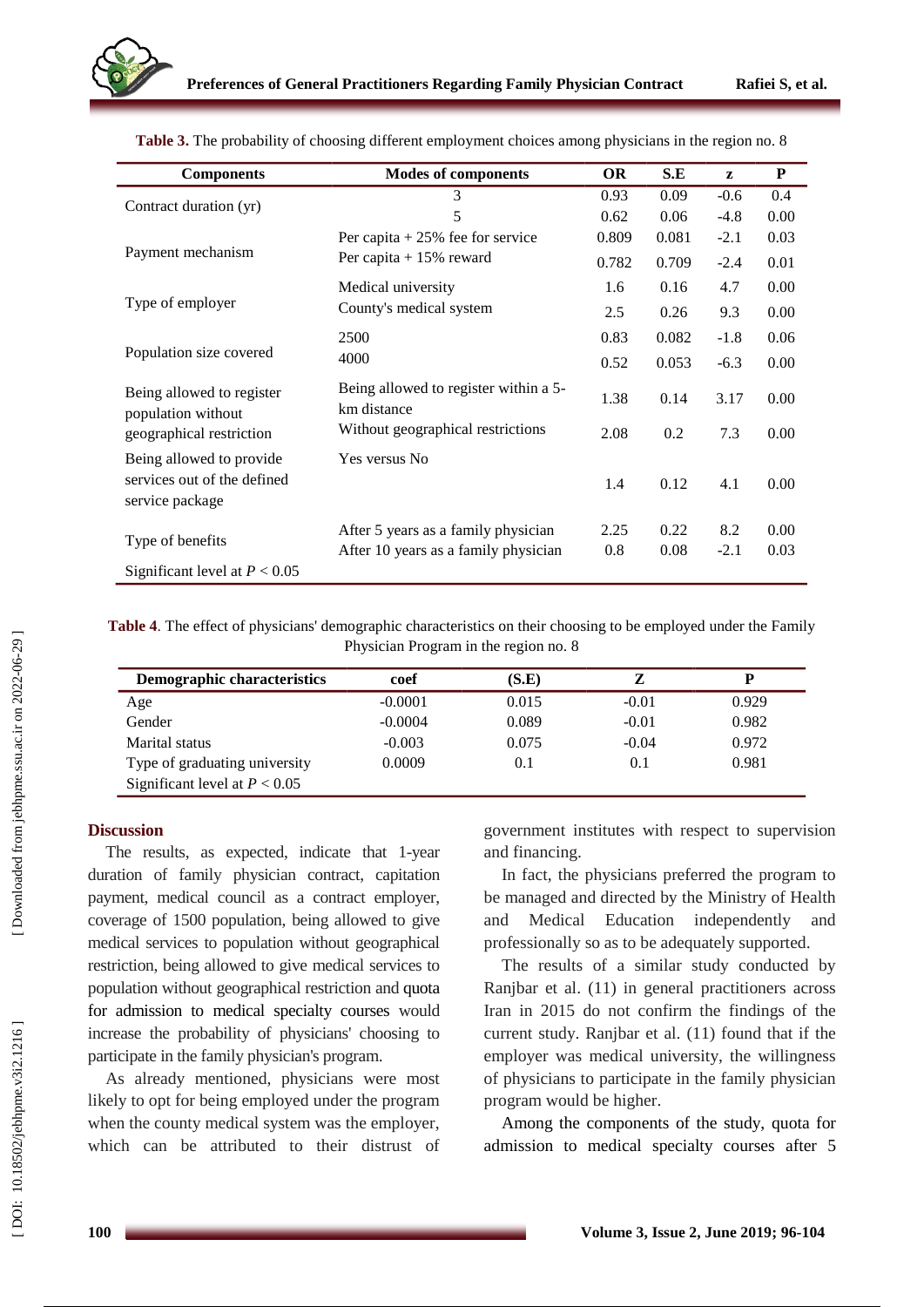

years was more important than type of employer.

In this regard, the government's previous policies on expanding universities and increasing student admission capacity, especially in medicine, the inappropriate distribution of general practitioners in different regions, as well as the willingness of patients to directly refer to specialists have led to an increase of unemployment rates among general practitioners.

In addition, physicians' dissatisfaction with the payments made to them, the requirement to provide services within a defined geographical package, limited authorities assigned to them compared to specialists, and lack of awareness of their important role and position in the health system, have all led to a reduction in general practitioners' choosing the program and their compliance with it and as a result, their willingness to admit to specialty programs have increased drastically.

The results of Ranjbar et al. (11), Ebadi et al. (5) Huicho et al. (18) and Marko et al. (19) also confirm this conclusion.

Our results showed that physicians were comparatively more willing to register people without geographical restrictions and provide medical services outside the defined service package .

One of the most important reasons for this can be the relationship between this component and the income of general practitioners (20) .

One of the most important benefits of the per capita payment is to encourage the family physician to cover more people in order to earn more money (21). This can create some kind of positive incentive in family physicians by creating a competition among them for providing higher quality services (26).

It is therefore expected that the probability of registering more people by the physician will be increased with the increase of the scope of access to the physician, especially in cities with lower population density.

As a result, the physicians' concerns about population size in the area covered and consequently their income reduction will be partly obviated. This argument is consistent with the study of Ranjbar et al (11) .

According to the Family Physician Program Practice Guidelines (version 02), family physicians are required to provide services defined in the services package for population they cover (22).

If they are permitted to provide outsourced services, they will be paid fee for service per each of the outsourced service provided. Because this provision increases the income of physicians, they will be more willing to choose to be employed under the program.

In the UK, for the purchase of services from family physicians they were permitted in new contracts signed in the UK health system from April, 2004 to provide outsourced services and would be paid for these services based on certain fees (23).

Among the modes of the components of the family physician contract, *shorter contract duration* increased the probability of physicians' choosing to be employed under the program. This conclusion is inconsistent with the study of Blaauw (24).

This can be due to general practitioners' lack of knowledge and confidence in the family physician program in Iran, which has led to their tendency to choose shorter family physician contracts. This finding is consistent with the results of Ranjbar (11) and Arifin (25).

The results of our study also showed that per capita payment plus 15 percent bonus had the greatest impact on the physicians' choosing to be employed under the program, followed by per capita payment plus 25 percent fee for service.

Similar studies in the UK, Brazil, Denmark, Poland, and Taiwan from 1989 to 2004, have shown that reward payment to physicians will lead to increase of their incentive, improvement of their performance and their long -term compliance with the programs codified by the national health system  $(23)$ .

Evidence also suggests that there is a direct, significant correlation between physicians' income and willingness to comply with the contract and provide higher quality services (24).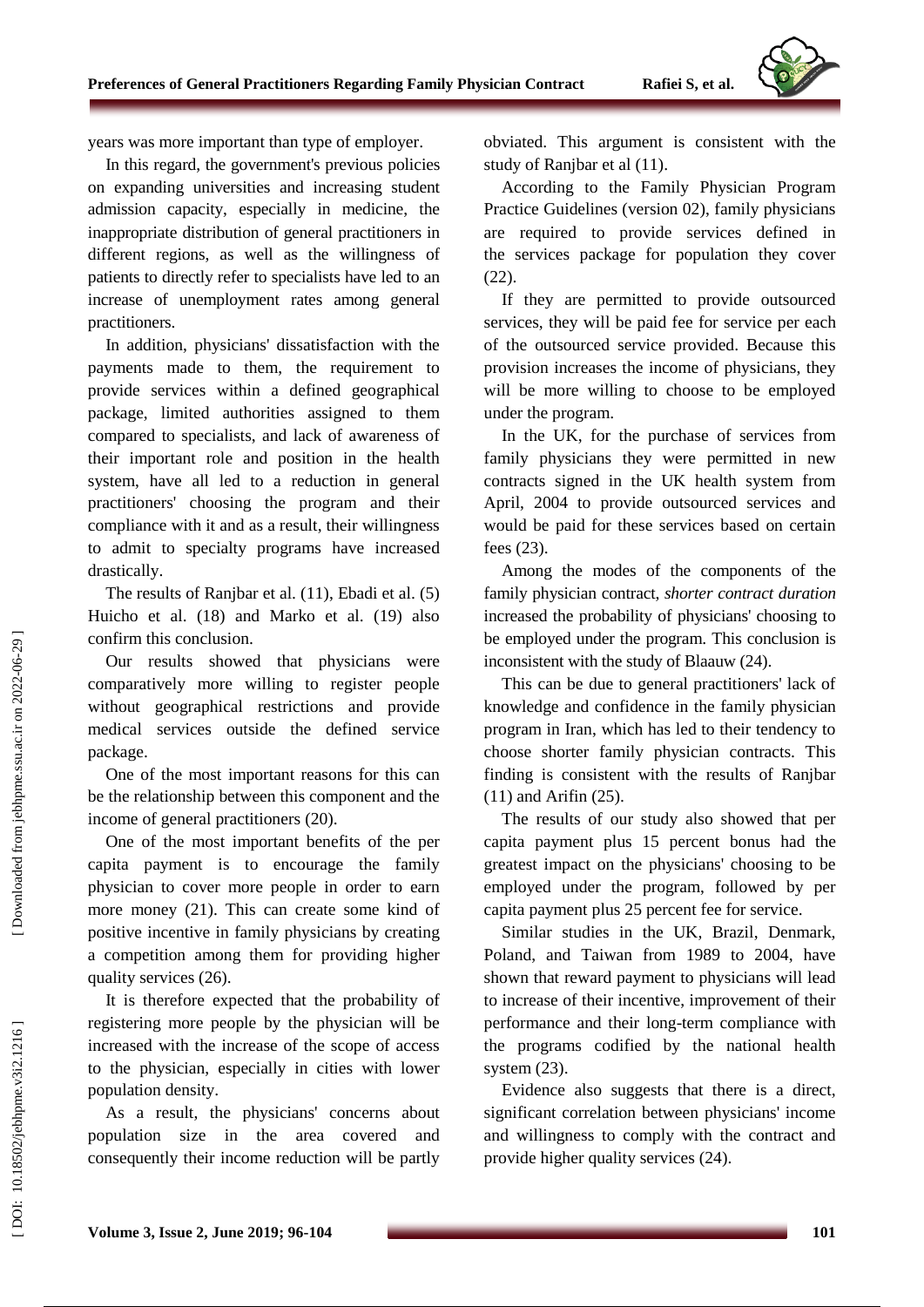The findings showed that the smaller population covered increased the willingness of physicians to participate in the family physician program.

Given that general practitioners, according to the family physician program, are held responsible for administering the health services to population they cover from birth to death and providing holistic care for them, which requires adequate time and continuous follow -up, it can be argued that in our studied region, physicians tend to spend more time providing continuous, holistic, and quality services for populations covered.

## **Conclusion**

With regards to the importance of the various modes of components in the family physician contract for the selection of the plan by the physicians and in order to benefit more from general practitioners under this contract, it is recommended that the provisions of the family physician contract be codified in a manner so as to include the preferred modes of physicians' preferences in it as much as possible to motivate them to participate in and comply with the family physician program.

It should be however noted that the components of the family physician program have been codified in accordance with the international standards and upstream laws of the country.

Therefore, compliance with them should also be taken into consideration and addressed, along with physicians' preferences, in revising the effective modes of components on the family physician contract.

Given the gap between the preferences of general practitioners and the components codified in the family physician program, it is necessary to develop a long -term program aimed at changing the viewpoint of physicians and medical students and sensitizing them about the importance of family physician program and the substantial roles they can play in the health system of the country,

## **References**

1. Un Commission on Human Rights, Report of the Secretary -General, E/CN.4/Res.2003/48; so that the maximum benefits can be realized for the health system of the country through education and change of the predominant culture of the medical professionals and the people of the community so that they will welcome more and more of the family physician program and comply with the referral system.

This study has certain strengths, the most important of which is high validity and reliability due to the use of conjoint analysis.

This approach is based on the reported preferences, which will minimize response biases through indirect questioning and make it possible to evaluate the components that affect the preferences of the respondents using regression models.

The agreement between the estimates of the models and the researcher's expectations and scientific evidence demonstrates the strong theoretical validity of this approach.

## **Acknowledgements**

Hereby, the authors acknowledge the collaboration of all the people who assisted us in conducting this study, especially the general practitioners working in the health care centers affiliated to the medical universities in the underprivileged areas under study.

## **Conflict of interest**

The authors declare no conflict of interests.

## **Authors' contributions**

Rafiei S, and Mohebbifar R designed research; Akbarirad F conducted research; Ranjbar M analyzed data; and Rafiei S wrote the paper. Akbarirad F had primary responsibility for final content. All authors read and approved the final manuscript.

This article was derived from a master's thesis on healthcare services administration at Qazvin University of Medical Sciences.

January 16, 2003. Para 2.

2. LeBaron SW, Schultz SH. Family medicine in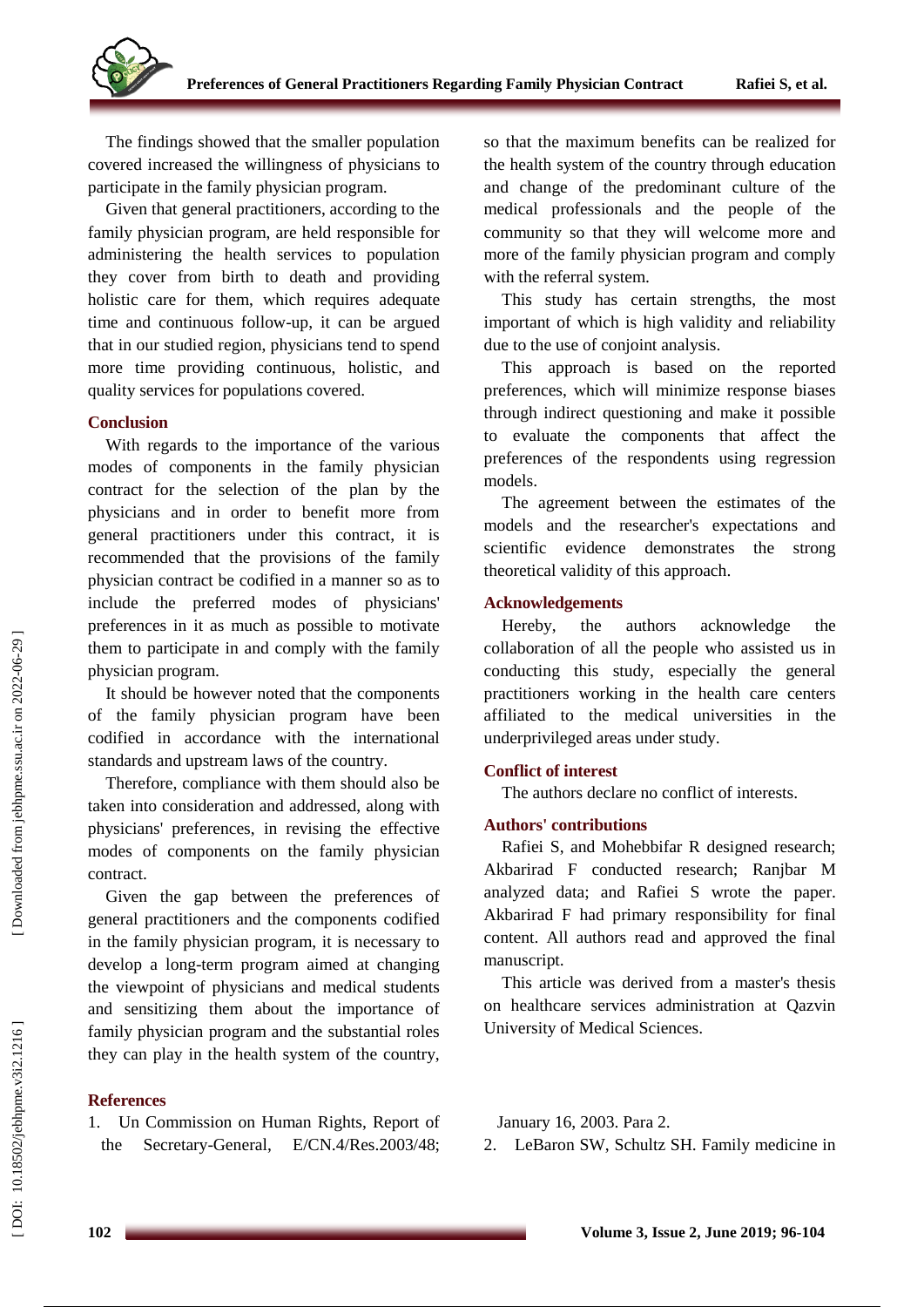Iran: the birth of a new specialty. Family Medicine. 2005; 37: 502.

- 3. Baicker K, Chandra A. Medicare spending, the physician workforce, and beneficiaries' quality of care. Health Affairs (Millwood) 2004 ; 4: 184 - 97.
- 4. Starfield B, Shi L, Grover A, Macinko J. The effects of specialist supply on populations'health: assessing the evidence. Health Affairs (Millwood) 2005; W5-97-W5-107.
- 5. Ebadi J, Mehrara M, Tameli S, Sobhanian MH. A Survey on Preferences and Factors Influencing the Decision of the Physicians Working in Public Centers of Tehran University of Medical Sciences to enter Family Physician. Health Management Journal. 2014; 17(56): 95 - 107.
- 6. Law of the Fourth Plan of Economic, Social and Cultural Development of the Islamic Republic of Iran, Approved by the Islamic Consultative Assembly on 06/11/1383, third Section: Development of Health, Human Security and Social Justice, Article 91, Clause B.
- 7. Law of the Fifth Plan of Economic, Social and Cultural Development of the Islamic Republic of Iran, Approved by the Islamic Consultative Assembly on 15/10/1389, third Chapter: Social - Health Section, Article 32, Clauses C and .D
- 8. Trezona A, Rowlands G, Nutbeam D. Progress in implementing national policies and strategies for health literacy -what we have learned so far?, International Journal of Environmental Research in Public Health 2018; 15(7): 1554.
- 9. Department of Health. Ministry of Health and Medical Education. Family medicine and Referral System in Islamic Republic of Iran. Tehran. 2007.
- 10. Family physician instruction. Iran Ministry of Health and Medical Education, health deputy, Center for Health Network Development and Health Promotion; version11.Tehran: December 2010.
- 11. Ranjbar Ezatabadi M, Rashidian A, Shariati M, Rahimi Foroushani A, Akbari Sari A. Using Conjoint Analysis to Elicit GPs' Preferences for Family Physician Contracts: A Case Study in

Iran. Iran Red Crescent Medical Journal 2011; 18(11):e29194.

- 12. Taghavy M. Analysis and classification of rural areas of the provinces according to the human development index. Geological Research Center of 1382. [In persian]
- 13. Taghavy M, varesy H. Spatial Analysis of Deprivation and Developmental Inequalities in the City of Iran. Scientific Welfare Research Journal . 2012; 12(46). [In persian]
- 14. Khani F, Mardany M . Development and Indicators of Human and Gender Poverty in Urban and Rural Areas of Iran, 1985 -96. Women Research 2009; 6(4): 108 -75. [In persian]
- 15. Asghar Zarrabi , Rana Shaykh. BayglooClassification of Provinces of Iran by Health Indicators. Social Welfare Quarterly 2011; 11(42). [In persian]
- 16. Bakken D, Interactive H, Frazier CL, Brown M. Conjoint Analysis: Understanding Consumer Decision Making. SAGE Publications, Inc.; 2006
- 17. Anderson JC, Jain DC, Chintagunta P. customer value assessment in business market. Journal of Business- to- Business marketing. 1993; 1: 4 -26.
- 18. Huicho L, Miranda JJ, Diez -Canseco F, Lema C, Lescano AsG, Mylene Lagarde DB. Job Preferences of Nurses and Midwives for Taking Up a Rural Job in Peru: A Discrete Choice Experiment. PLoS ONE 2012; 7(12): e50315.
- 19. Vujicic M, Alfano M, Shengelia B, Witter S. Attracting Doctors and Medical Students to Rural Vietnam: Insights from a Discrete Choice Experiment. The International Bank for Reconstruction and Development, Washington DC, December 2010.
- 20. Scott A. What do GPs value about their job? A national survey of GPs' preferences for pecuniary and non -pecuniary job characteristics. Journal of Health Economics 2001; 20: 329 -347.
- 21. 21.Ahmadvand AR. Akbari M E. Health System Reforms, Guidelines for Justice and Efficiency. Big Cultural Institute of Ibn Sina. Tehran, First Printing, 1384.
- 22. Ministry of Health and Medical Education. Operating instructions for family physician and